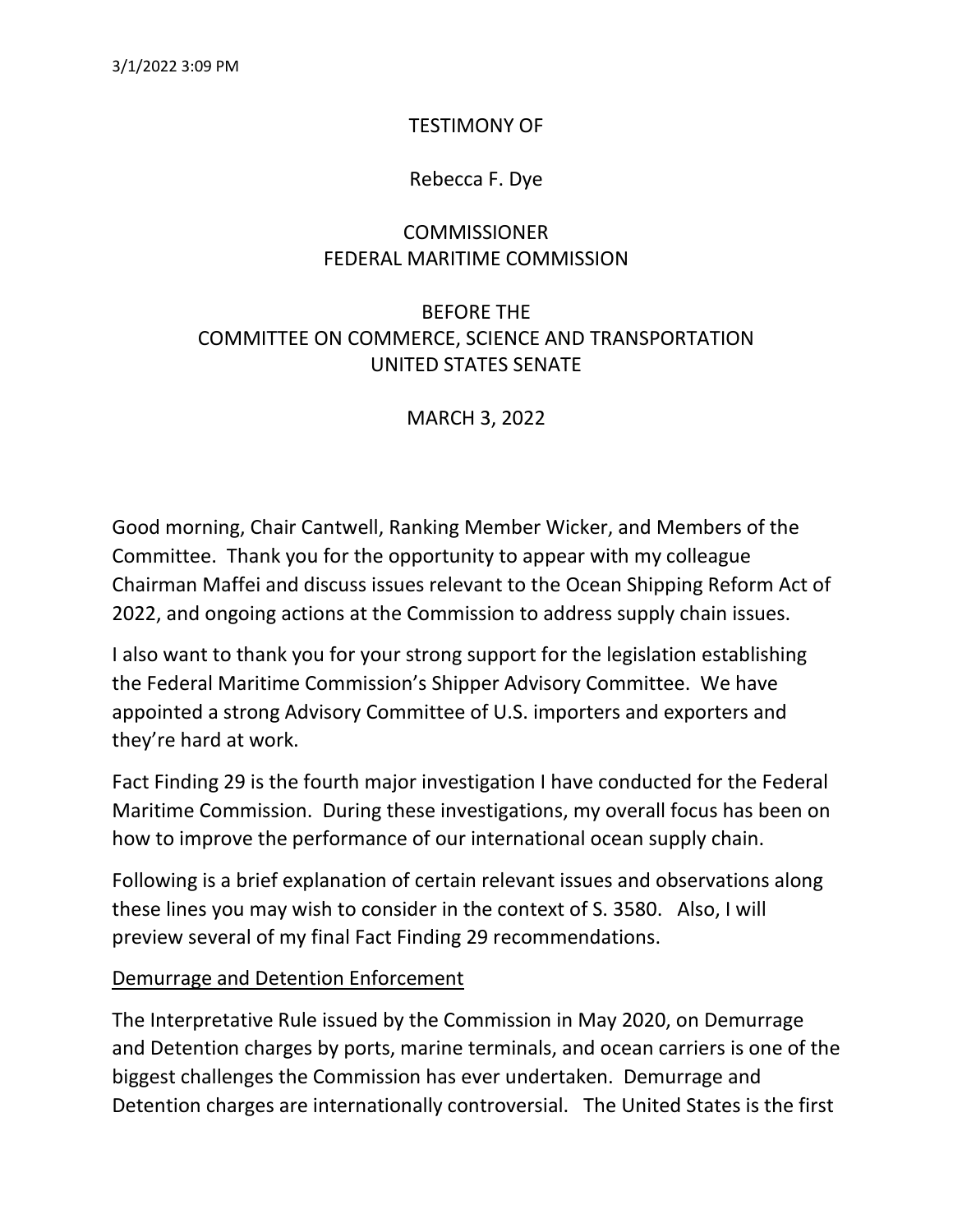nation to take steps to confine the charges to the purpose for which they are intended: to incentivize shippers to pick up cargo and return equipment during allotted time periods.

A major misunderstanding surrounds the nature of the Demurrage and Detention Interpretative Rule. The Interpretative Rule is not merely guidance. We have issued several "guidance statements" as part of Fact Finding 29, and they are useful regulatory tools. But the Interpretative Rule acts as the "interpretation" of demurrage and detention charges as potential "unreasonable practices" under section 41102(c)of title 46, United States Code. Currently, the Commission is investigating potential violations of section 41102(c) against ocean carriers for unreasonable practices regarding demurrage and detention.

Without the Interpretative Rule, it would take years of investigations and complaints for the Commission to develop a coherent approach to "unreasonable" demurrage and detention charges case-by-case. Based on the Interpretive Rule, the Commission has completely reoriented our resources to focus on demurrage and detention, including beginning a new program to reach out to ocean carriers and "audit" their demurrage and detention compliance. We have also suggested regulatory and statutory changes to respond to shipper concerns regarding retaliation which I am pleased to see has been embodied in proposed legislation.

One final point regarding a violation of any law or regulation: the Commission must be made aware of the facts surrounding a potential violation to pursue an investigation. Whether it is through a complaint or a notice to the Commission's Bureau of Enforcement, we need facts to pursue demurrage and detention violations. Stakeholders must be willing to come forward to assist the Commission in our enforcement efforts.

## Demurrage and Detention Billing

The Commission recently moved forward on my last Fact Finding 29 Interim Recommendation by publishing an Advance Notice of Proposed Rulemaking (ANPRM) to respond to shipper concerns regarding demurrage and detention billing practices.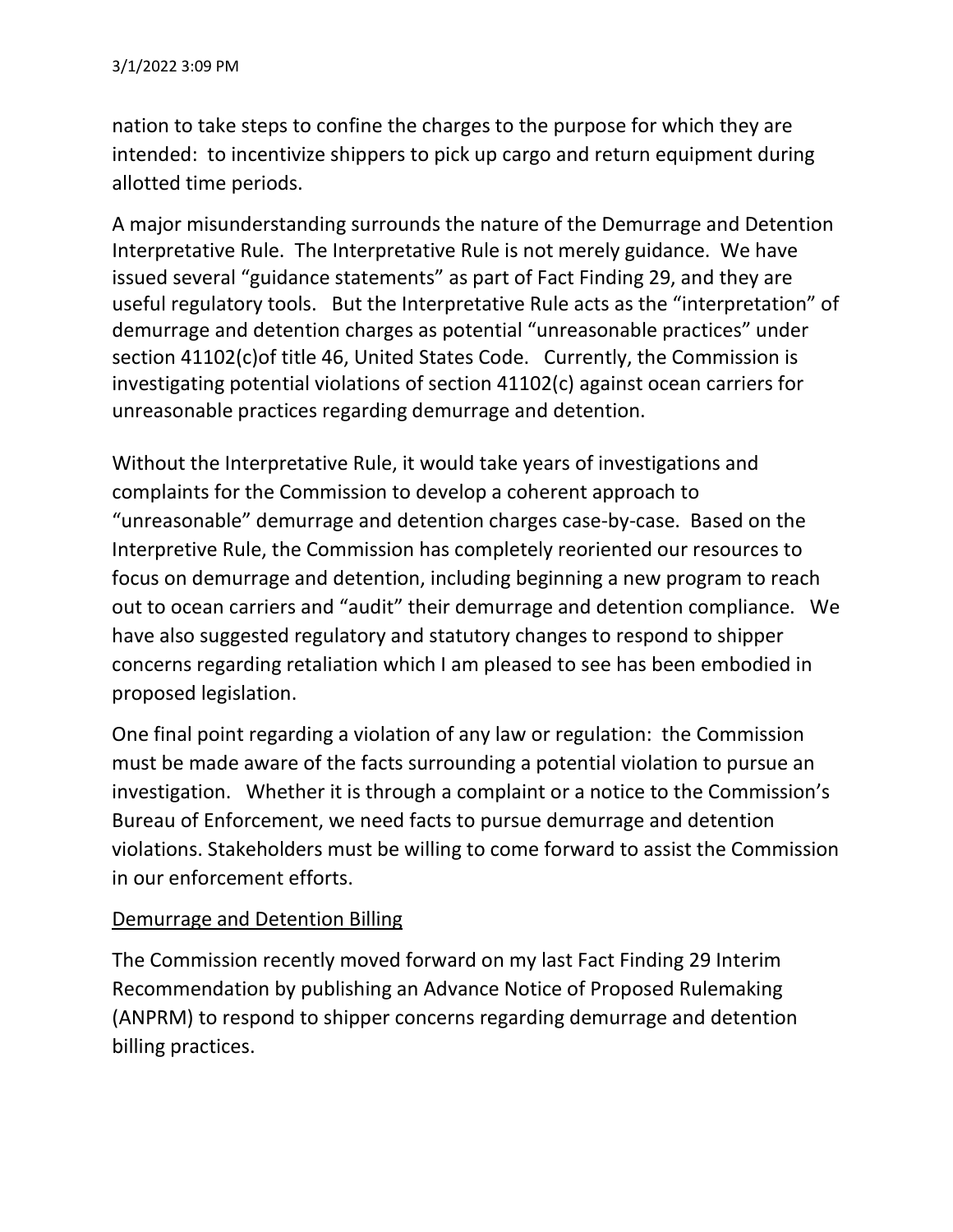The ANPRM requests comments on five areas related to demurrage and detention billing and whether they should be subject to future regulation. These include what data should be included on bills, reasonable timeframes for billing and response, and whether other charges should be included in billing regulation. Again, I am pleased this recommendation has been embodied in proposed legislation.

The Commission is currently cooperating with the Port of Los Angeles in a 6-week experiment to determine if the information contained in the Port Optimizer would be useful to the Commission to enforce demurrage and detention. This project will also be important to develop the information important to demurrage and detention billing.

The ultimate goal of this effort is to provide ocean carriers with the information they need to change their billing systems and avoid billing shippers for unreasonable demurrage and detention charges.

## Lack of Understanding and Commitment in Service Contracting

For some time, I have been concerned that many service contracts for carriage of cargo entered into between shippers and ocean carriers lack mutual commitment. This ambiguity about mutual enforceability in these so-called "contracts" may cause severe consequences to shippers during times of high demand for cargo space because they are not protected with binding contracts.

I do not recommend that the Commission "regulate" service contracting as it did prior to the 1984 Shipping Act and the 1998 amendments, because that would reduce the flexibility that contracting provides to shipper customers. Those deregulatory changes have benefitted ocean shipping tremendously for nearly 40 years. However, I do support the Commission's providing greater information to shippers on the value of mutuality of understanding and commitment in service contracting and the availability of shipper associations to leverage volume discounts for freight charges.

### Fact Finding 29

My authority for Fact Finding 29 is contained in two Commission Orders. Neither of these Orders contains a termination date, due to the uncertainties surrounding